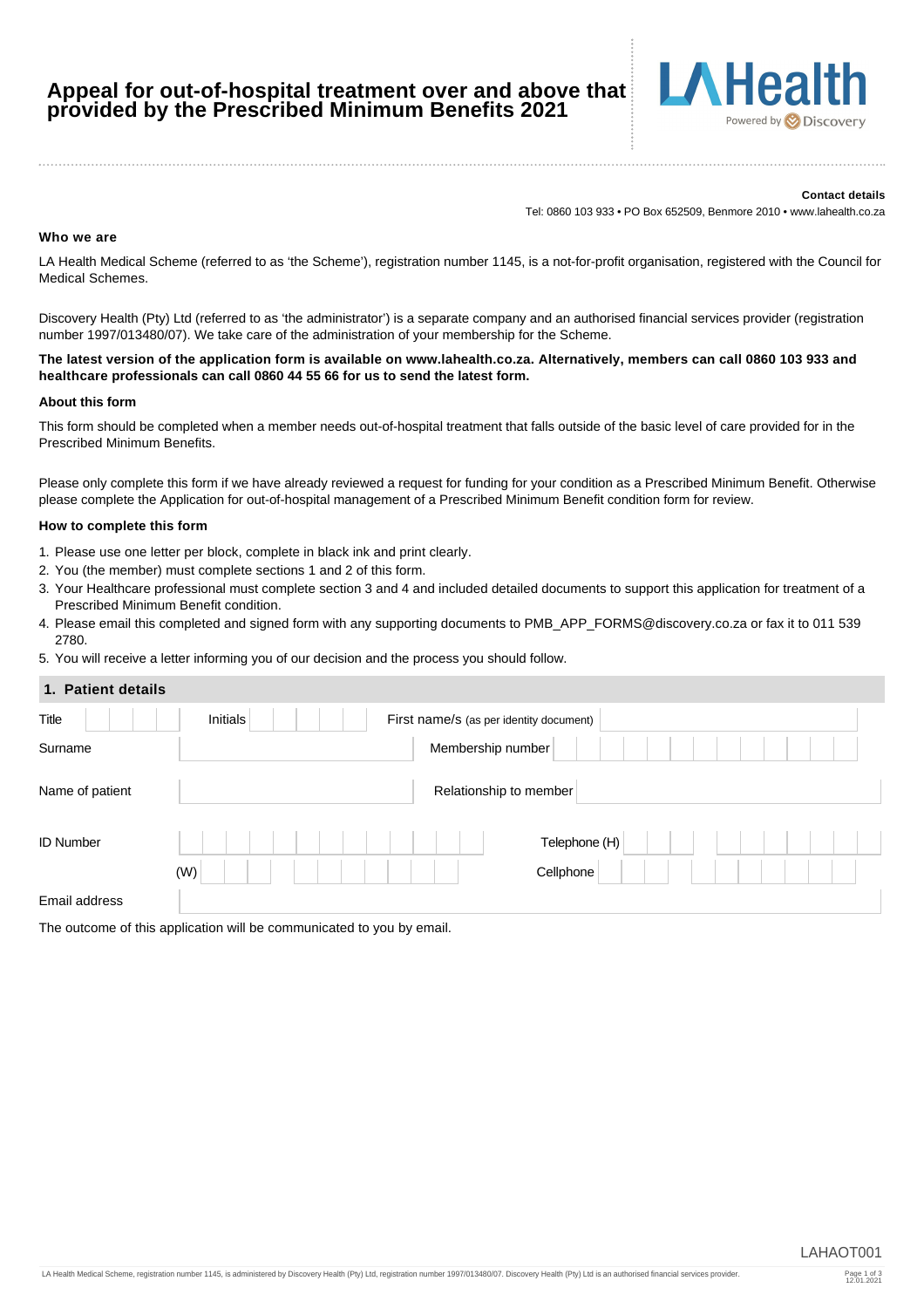### **2. Notes to member**

I give permission for my healthcare professional to provide LA Health Medical Scheme with my diagnosis and other relevant clinical information required to review my application for Prescribed Minimum Benefits. I consent to LA Health Medical Scheme and Discovery Health (Pty) Ltd disclosing from time to time, information supplied to LA Health Medical Scheme and Discovery Health (Pty) Ltd (including general or medical information that is relevant to my application) to my healthcare provider, to administer my benefits. I agree that LA Health Medical Scheme may disclose this information at its discretion but only as long as all the parties involved have agreed to always keep the information confidential. I understand that:

- 1. Funding from the Prescribed Minimum Benefit is subject to clinical entry criteria as determined by LA Health Medical Scheme.
- 2. Each case will be assessed on its own merit.
- 3. By registering for the Prescribed Minimum Benefits, I agree that my condition may be subject to disease management interventions and periodic review and this may include access to my medical records.
- 4. Treatment approved as a Prescribed Minimum Benefit will only be effective from when LA Health Medical Scheme receives an application form that is completed in full.
- 5. The covered Prescribed Minimum Benefit conditions and clinical entry criteria may change from time to time and I may need to send an updated or new application form if LA Health Medical Scheme or Discovery Health (Pty) Ltd asks for this.

| $\sim$<br>Patient's<br>Signature<br>ີ | Date |  | $\overline{\phantom{0}}$ | IVI. | 1.9.1 | $\overline{\phantom{0}}$ |  |  |  |
|---------------------------------------|------|--|--------------------------|------|-------|--------------------------|--|--|--|
|                                       |      |  |                          |      |       |                          |  |  |  |

(if patient is a minor, main member to sign)

I acknowledge that I have read and understood the conditions under "Notes to member" (section 2).

### **3. Application (healthcare professional to complete)**

### **3.1**. **Application for out-of-hospital treatment**

| <b>Condition</b> | ICD-10 code | <b>Consultation or</b><br>procedure code** | Motivation | Quantity |
|------------------|-------------|--------------------------------------------|------------|----------|
|                  |             |                                            |            |          |
|                  |             |                                            |            |          |
|                  |             |                                            |            |          |
|                  |             |                                            |            |          |
|                  |             |                                            |            |          |
|                  |             |                                            |            |          |
|                  |             |                                            |            |          |

\*Please clearly specify what is required, for example consultations, pathology, radiology and/or procedure.

\*\* The professional billing codes must be supplied for us to review the application.

Please attach any relevant supporting documentation, for example pathology tests.

When applying for mental health conditions for all children below the age of 13, please submit a DSM V form including the GAF (global assessment of functioning) score.

### **3.2. Application for medicine**

Current medicine required (please provide supportive clinical results or information, where necessary)

| <b>Condition</b> | ICD-10 code Medicine name, strength and dosage | Number<br>∣of<br>months |
|------------------|------------------------------------------------|-------------------------|
|                  |                                                |                         |
|                  |                                                |                         |
|                  |                                                |                         |
|                  |                                                |                         |

### **3.3. Application for radiology**

| <b>Condition</b> | $ ICD-10 $<br>code | <b>Description of investigation</b> | Quantity<br>per year |
|------------------|--------------------|-------------------------------------|----------------------|
|                  |                    |                                     |                      |
|                  |                    |                                     |                      |
|                  |                    |                                     |                      |
|                  |                    |                                     |                      |